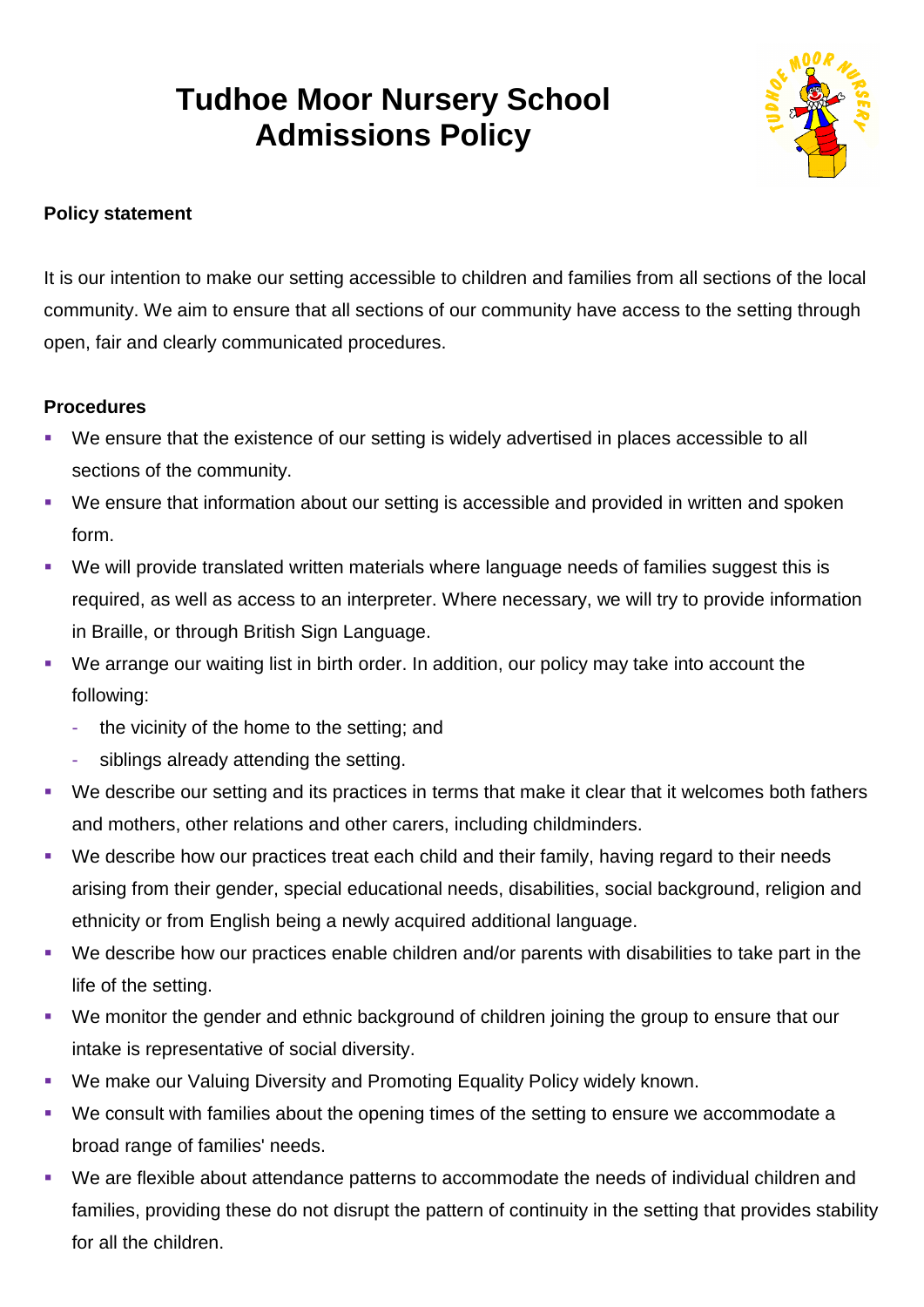## **Admission to Community and Voluntary Controlled Nursery Schools and Nursery Units**

The LA has adopted principles in relation to the admission of children into Community, Voluntary Aided and Controlled nursery schools and units. For Roman Catholic and Church of England Voluntary Aided Schools the admission of children is a matter for the school governors. However, almost all Aided Schools follow the LA's criteria for admission.

#### **Places are allocated according to the criteria listed below:**

#### **Children In Need**

The Children Act 1989 defines a child 'in need' as:

a) He/she is unlikely to achieve or maintain, or to have the opportunity of achieving or maintaining, a reasonable standard of health or development without the provision of services by the Local Authority under Part 3 of the Act.

b) His/her health or development is likely to be significantly impaired, or further impaired, without the provision for him/her of such services.

c) He/she is disabled.

In addition, Durham County Council has determined that children of families where English is not the main language of the family will be considered under this criterion.

A maximum of two part-time nursery places are retained until the end of the Autumn half term in order to accommodate emergency referrals of children "in need" as defined in the requirements of the Children Act, 1989.

#### **Children transferring from one nursery setting to another**

Once a child has begun attending a particular nursery school/unit, it is usually in the child's best interest to remain at that nursery school/unit until transfer to the next phase of their education. However, where parents move house, for example, it may be impractical to remain at the same setting.

There may also be other exceptional reasons as to why a transfer from one Maintained Nursery School or Unit to another would be appropriate, but this would be rare and subject to the agreement of the school following guidance from the Local Authority. Where possible nursery schools/units will aim to provide for children who have already started Early Years Provision.

#### **The Two Year Old Free Entitlement**

Where a child has been accessing the free entitlement for 2 year olds in daycare that is directly associated with a maintained nursery school or unit, for a minimum of 15 hours per week for two terms immediately prior to the child becoming eligible for free entitlement, they shall receive priority for admission to that maintained nursery school or unit in order to preserve continuity, providing that they also live within County Durham's administrative area.